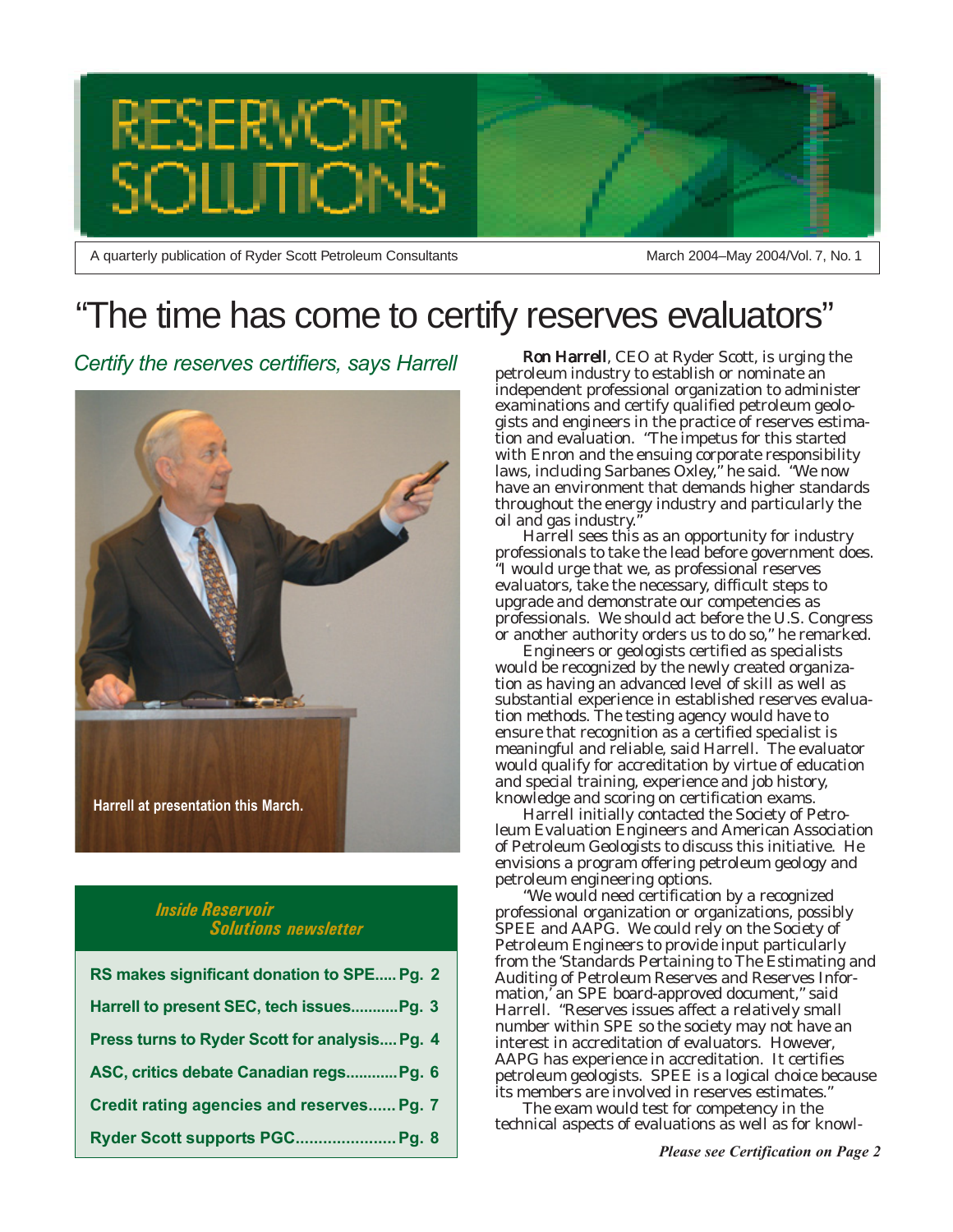#### *Certification—Cont. from Page 1*

edge of regulatory reserves reporting requirements and reserves definitions of various government agencies worldwide, including the U.S. Securities and Exchange Commission. "The examination, perhaps open book, would assure that candidates are able to demonstrate knowledge of 'best practices' in reserves estimation," said Harrell. "It would also test for competency in relevant commercial software."

Ethics would also be stressed, said Harrell. "Perhaps, the certifying organization would ask for attestations as to character, qualifications and other attributes of the candidate through letters of recommendation from respected individuals," he said.

To maintain the certification, geologists and engineers would have to fulfill requirements for continuous education, including ethics training, on an annual basis. "The ethics training is particularly significant considering social and

#### **Publisher's Statement**

*Reservoir Solutions* newsletter is published quarterly by Ryder Scott Company LP Petroleum Consultants. Established in 1937, the reservoir evaluation consulting firm performs hundreds of studies a year. Ryder Scott has issued reports on more than 200,000 wells or producing entities in North America.

The firm has also evaluated hundreds of international oil and gas properties involving thousands of wells. Ryder Scott multidisciplinary studies incorporate geophysics, petrophysics, geology, petroleum engineering, reservoir simulation and economics. With 100 employees, including 60 engineers and geoscientists, Ryder Scott has the capability to complete the largest, most complex reservoirevaluation projects in a timely manner.

#### Board of Directors

Ronald Harrell Chairman and CEO Don P. Roesle President and COO John E. Hodgin Exec. V. President

Larry T. Nelms Managing Senior V.P. Fred P. Richoux Managing Senior V.P.

#### *Reservoir Solutions*

Editor: Mike Wysatta Business Development Manager

Ryder Scott Company LP 1100 Louisiana, Suite 3800 Houston, Texas 77002-5218 Phone: 713-651-9191; Fax: 713-651-0849 Denver, Colorado; Phone: 303-623-9147 Calgary, AB, Canada; Phone: 403-262-2799 E-mail: info@ryderscott.com Web site: www.ryderscott.com

business customs and cultures worldwide," said Harrell.

Integrated, multidisciplinary reserves evaluations require interaction between geoscientists and engineers. For that reason, all applicants would be required to exhibit competencies in engineering and geoscience, but with much more detailed knowledge for their respective areas whether geological or engineering, suggested Harrell.

The certification program would require board direction and staff administration. "The program would require constant monitoring to handle grievance issues and potential 'decertification' with cause," said Harrell.

He suggested that the program, including the exams, could be Web based, which would allow access by producers and consultants virtually anywhere in the world. Harrell is asking for organizers to lead and assist in this initiative. He sees organizers incorporating specific program attributes from nonscientific certification programs, including the U.S.-based Certified Public Accountant standards.

"I welcome input from qualified individuals, respected organizations and relevant agencies," he said. Harrell can be contacted at ron\_harrell@ryderscott.com.

### **Ryder Scott makes major financial contribution to SPE**

Ryder Scott has committed to donating \$50,000 over five years to the Society of Petroleum Engineers for its SPE.ORG project aimed at enhancing the society's Web site.

"The project to which Ryder Scott lent its support is absolutely central to advancing our mission of providing the means to collect, disseminate and exchange critical technical information," said SPE President Kate Baker. "Ryder Scott's leadership will inspire others and we are deeply grateful for this generosity."

The donation is large for a company the size of Ryder Scott.

"This action is an extraordinary step of faith by this company and far exceeds anything remotely similar in our history," said CEO Ron Harrell. For information on the project, go to www.spe.org, click on About SPE and then go to the SPE Foundation.



**The historical price chart shows published, monthly-average, cash market prices for WTI crude at Cushing (NYMEX), Brent crude and Henry Hub gas.**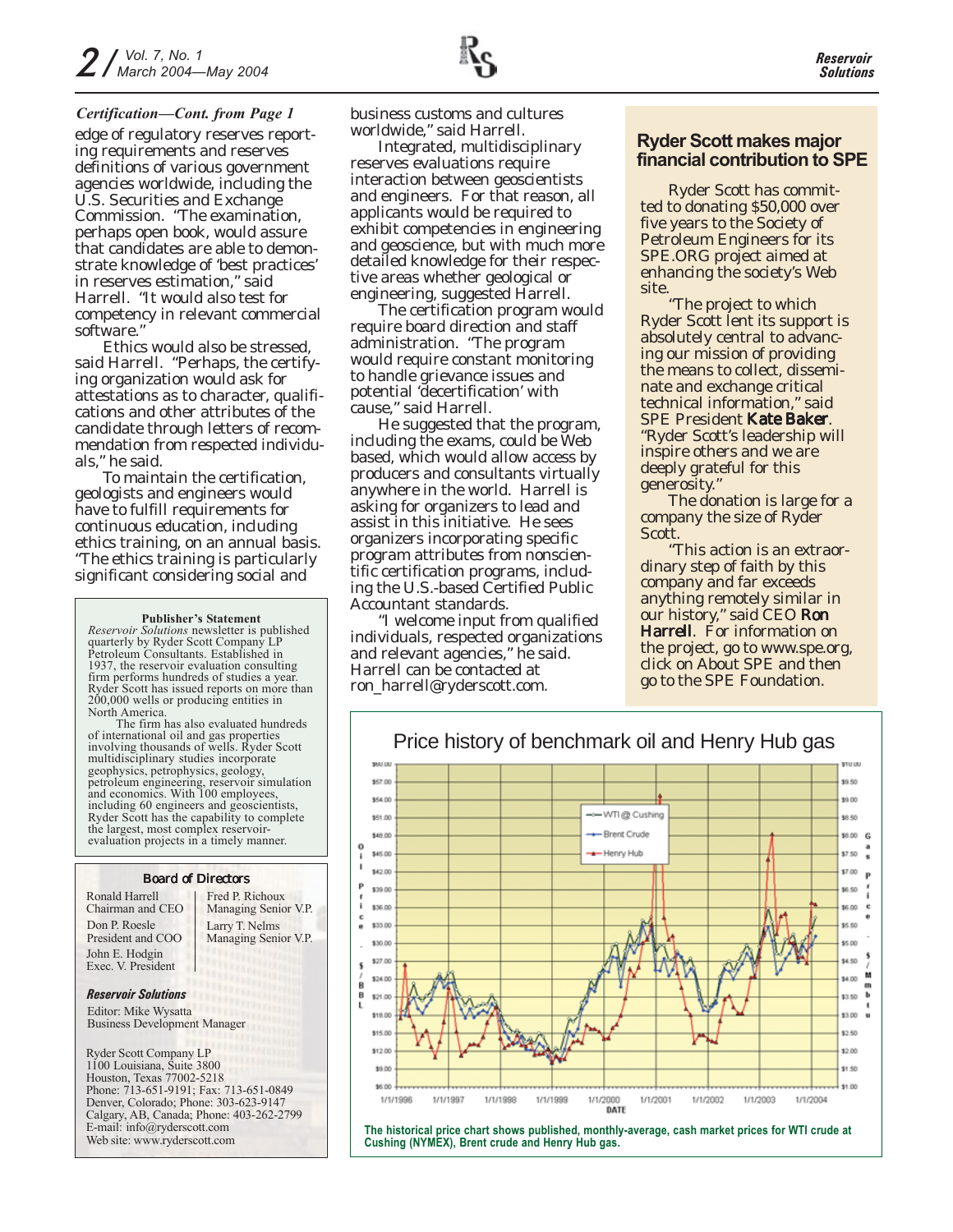

### Harrell to address SPE group on SEC and reservoir technology

Event: The SPE Gulf Coast Reservoir Study Group Luncheon Meeting

Date: March 25, 11:30 a.m. to 1 p.m. Place: The Courtyard on St. James Place, 1885 St.

James, Houston, TX

Topic: The SEC and the Reservoir Evaluation Technology Gap

Speaker: Ron Harrell, CEO at Ryder Scott Petroleum Consultants

Cost: \$30 member, \$35 non-member Registration: Go to www.spegcs.org/en/ calendarevents/registrations



**Harrell**

some of the most troubling and misunderstood aspects of the petroleum reserves reporting requirements imposed by the US Securities and Exchange Commission (SEC). Numerous ongoing compliance and enforcement issues stem from the SEC's insistence on absolute conformance to reserves definitions issued more than a quarter cen-

Harrell will address

tury ago with limited if any regard to the technological advances since 1978. After his presentation, Harrell will open up the discussion for questions about technical matters and commercial conditions required for the designation of proved reserves.

## **In memoriam**



Tom D. Mooney, a contract geologist at Ryder Scott who began his career at Sinclair Oil Co. in 1960, died unexpectedly on Feb. 23. "We lost a wise geologist, a colleague and most of all a close friend," said John Hodgin, executive vice president. "Tom would want us to have a wry smile on our face when we think of him not unlike the one he always had for us."

**Mooney**

Mooney had worked at Ryder Scott for more than seven years and had been a geological consultant since 1985. While at Sinclair for two years as a geologist, he did well site work in the Permian Basin. Mooney was an exploration and development geologist at Continental Oil Co. from 1962 to 1970 and held the same position at Inexco Oil Co. from 1970 to 1975.

He was the exploration manager at Aminoil USA from 1975 to 1981 where he was involved in acquisitions. The next four years, Mooney was a senior vice president and president at Centura/Minden Oil & Gas Inc. and was in charge of exploration and operations.

Mooney had experience in virtually all major U.S. oil and gas provinces as well as experience internationally. He had BS and MS degrees in geology from the University of Arkansas in 1959 and 1961, respectively. Mooney was a member of the American Association of Petroleum Geologists, Houston Geological Society and West Texas Geological Society.

### Hodgin to address landmen at technical workshop, April 22



**Hodgin**

Executive vice president John Hodgin will be the keynote speaker at the Houston Association of Professional Landmen Annual Technical Workshop, April 22, to be held at the Rice Hotel Lofts in downtown Houston. The workshop, expected to draw about 200 attendees, will focus on energy economics and finance for landmen.

Hodgin will discuss the Sarbanes-Oxley Act and the reporting of petroleum reserves. Burlington Resources Inc., Anadarko Petroleum Corp. and Challenger Minerals Inc. are hosting the event with video conferences at their respective locations.

For further information, go to www.hapl.org.

## Rietz to discuss use of simulation



Dean Rietz, managing senior vice president and manager of reservoir simulation at Ryder Scott, will present "Reservoir Simulation Models and Their Use in the Estimation of Reserves" at an April 7 luncheon hosted by the Houston chapter of the Society of Petroleum Evaluation Engineers. "Reservoir simulation is increasingly being used to

**Rietz**

forecast and estimate reserves. However, as with any reservoir engineering technique, certain precautions must be taken when relying on simulation for this purpose," said Rietz.

The luncheon will be at the Petroleum Club Coastal Suite, 800 Bell St., from 11:30 a.m. to 1 p.m. The cost is \$30 for members; \$35 for non-members. For further information, please contact SPEE at bkspee@aol.com.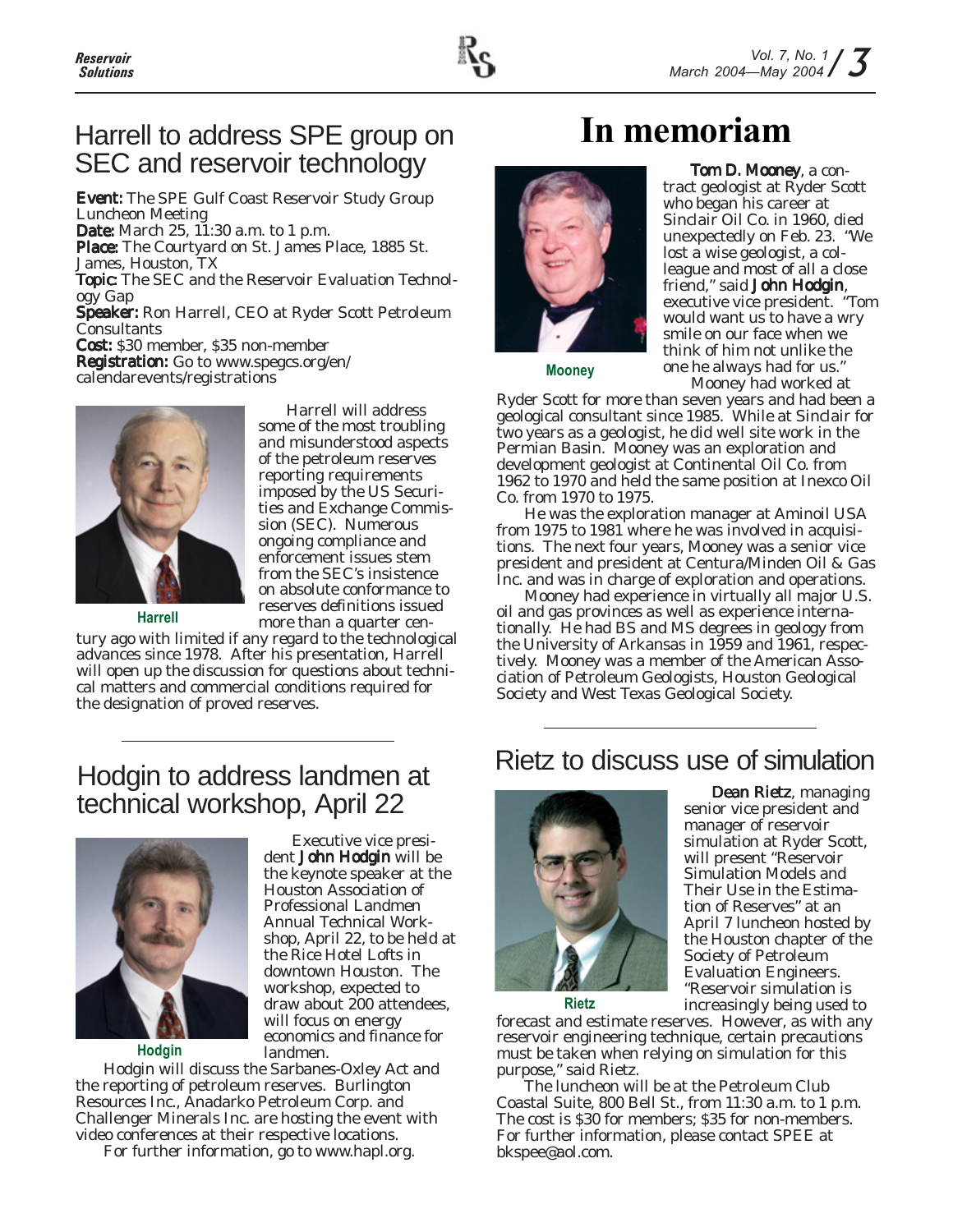## Press turns to Ryder Scott for expert analysis

### Writedowns spur media to find out about reserves estimation processes

The international press turned to Ryder Scott to provide expert background analysis on the reserves estimation process following recent reserves writedowns earlier this year. On Jan. 12, *Reuters* wire service interviewed Dan Olds, petroleum engineer, who was quoted as follows:

*"Companies and their advisers factor in future oil prices, emerging production*

*techniques, the potential volumes of oil and gas and the availability of pipelines when judging how many proven barrels a field holds, said … Olds, who audits oilfield reserve estimates.*

*"It's an ongoing consideration by the SEC," said Olds, who heard from SEC officials at an October forum hosted by the Society of Petroleum Evaluation Engineers. "I think the SEC has become more proactive in recent years."*

*The collapse of pipelines and energy-trading firm Enron invited heightened scrutiny for the broader energy industry, Olds said, and prompted the SEC to hire its own petroleum engineers. Energy companies may also be feeling pressure to revise figures to comply with the new corporate governance and accounting reforms under the Sarbanes-Oxley law, Olds said.*

On Jan. 13, *The Wall Street Journal* interviewed

and quoted Olds. That day, the *Houston Chronicle* also interviewed and quoted Olds as well as Mike Wysatta, business development manager, who referred to a Society of Petroleum Evaluation Engineers forum survey indicating 82 percent of the attendees didn't think the SEC adequately took current technology into account.

Olds was quoted as follows:

*"Enron has caused additional scrutiny of the energy industry, even though Enron wasn't about oil and gas production," noted Dan Olds, a petroleum engineer with Ryder Scott Petroleum Consultants in Houston.*

*But oil and gas producers, particularly those operating in the deep waters of the Gulf of Mexico, are*

*loath to spend what can amount to millions of dollars and years of work on a flow test, when they can evaluate a reservoir's potential with newer methods such as downhole testing.*

*"Companies want to consider really hard if a test is actually necessary," said Olds, who also serves as secretary-treasurer of the Society of Petroleum Evaluation Engineers.*

*When developing many of the deep-water fields in the Gulf of Mexico, companies often bypassed the traditional flow tests "and went forward with multi-*

THE WALL S

*million dollar projects," Olds said. "They felt the information from these other methods was conclusive enough to spend their money on."*

On Jan. 15, *Bloomberg* wire service interviewed CEO Ron Harrell. Excerpts from the article are as follows:

*"Anytime a Shell does something like this, it makes the investing public worry about the others," said … Harrell … of Ryder Scott Co. in Houston, which does the most thirdparty reserve estimates for SEC filings. "It's an area of concern."*

*… The SEC requires signed sales contracts, approved authorizations for expenditures, environmental permits and other documents in "developing frontier areas."*

*"The SEC has been fairly narrow-minded about this area," said Harrell of Ryder Scott Co. "Letters of intent are*

*interesting but they are not enough to determine the project will go forward."*

*… Boosting reserves to fool investors is rare, consultants said. "Cases of fraud or intentional misinformation are nonexistent,'' said Harrell of Ryder Scott, which conducted an independent analysis of reserves by Russia's OAO Tyumen Oil Co. before BP Plc invested \$6.35 billion last year and hasn't seen an outright fraud case in 35 years. ``We don't see them.''*

On Jan. 19, the *Oil and Gas Journal* published an article featuring Harrell. The following excerpts appeared:

*… Harrell said Shell's revision illustrates growing concerns with SEC reserves reporting regulations,*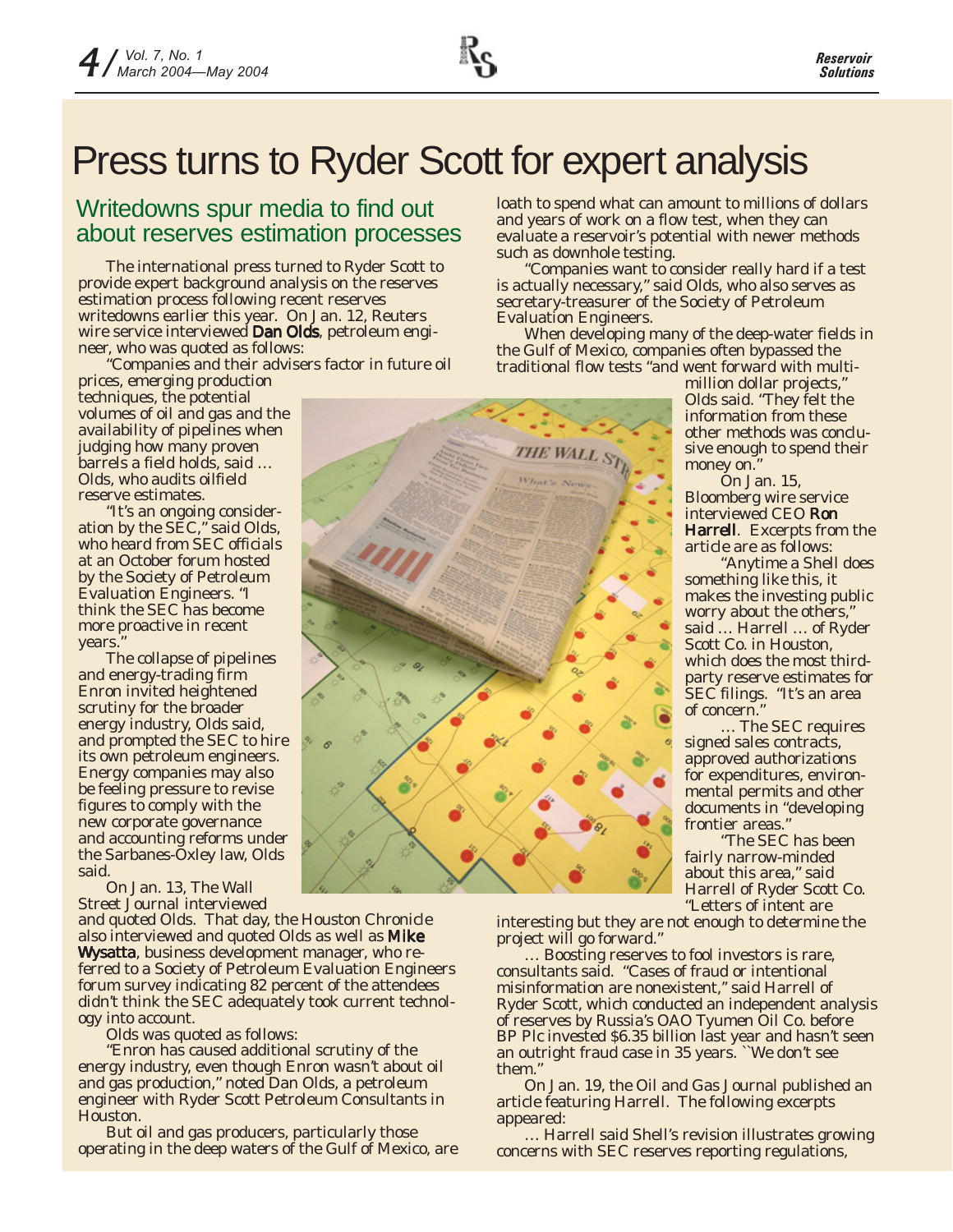

*established 26 years ago. "Since that time, the technology that we use to evaluate reserves has increased dramatically beyond the tools and techniques that we had in 1978. The way oil and gas is marketed today is drastically different than in 1978. So trying to incorporate the business world and the technology world of today with requirements that were written a long time ago just brings about problems of interpretation," Harrell said. Annual reserves reports are either prepared by companies themselves or by third-party engineers. Many companies also conduct midyear or quarterly reserves updates, he said.*

*Project partners frequently have different reserves estimates for the same field. Harrell said this is because reserves reporting depends on the quality and quantity of data and figures also vary depending upon the individual making the estimate. "There is no way to take out the effects of professional interpretation on the data that we have," he said. "It is highly interpretative, so that is why we use the term 'estimate.'"*

*… Harrell said the Sarbanes-Oxley Act, passed by*

*the US Congress in 2002 to deter corporate fraud in financial reporting, already had prompted renewed interest in more third-party intervention in reserves reporting. "I think Sarbanes itself probably will advance that cause a little more than the Shell event will, but if there is another Shell and another Shell, then all bets are off. I wouldn't anticipate that, but I wouldn't rule out the possibility. If it's happened once, it could happen again, but I have no specific expectation of any one company," Harrell said.*

On Jan. 18, the *Los Angeles Times* published an interview with Harrell as follows:

*For petroleum firms, reserves amount to nothing less than "the value of the company," says … Harrell. "All companies today are taking a hard look at their reserves," Harrell notes, as much because of the requirements of the Sarbanes-Oxley corporate governance law as questions arising from Shell's cutback.*

"*... There is no way to take out the effects of professional interpretation on the data."*



**Portraits of Harry M. Ryder and David Scott Jr., who cofounded Ryder Scott in 1936, are hung outside the Ryder Scott boardroom by Joan Bueling of Dakota Framing and Photography, Houston, in February. Ryder Scott discovered in 2000 that it had photos of Ryder and Scott only after Donald T. May, who joined the firm in 1936, identified them in old, archived photos. May became reunited with the firm after finding its Web site and sending a letter to CEO Ron Harrell. Portraits of John F. Buckwalter, president, 1956–1972; Raymond V. Cruce, CEO, 1972-2000 and Ron Harrell, CEO, 2000 to present, also are displayed in the "Hall of Fame." Ryder headed up the firm from 1937, its year of incorporation, to 1946. Scott left the firm ten years later.**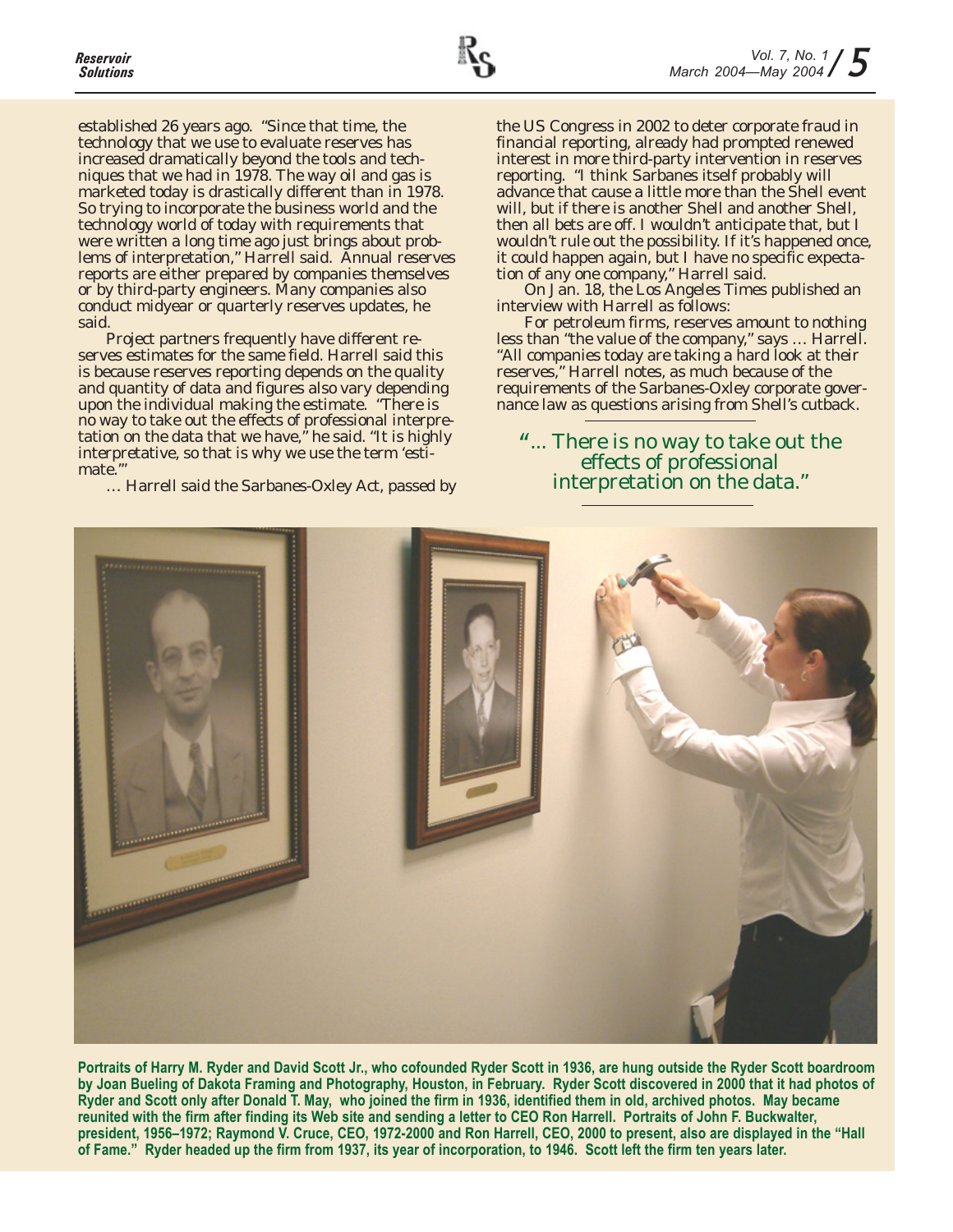# ASC, critics debate whether Canadian reporting regulations undervalue juniors

Critics are saying that NI 51-101, the new set of regulations governing petroleum reserves reporting in Canada, could undervalue junior issuers compared to those exempt from the rules, mainly senior crossborder issuers. The Alberta Securities Commission disagrees.

Most all of those large companies sought and recently received exemptions from these new regulations. They are allowed to report under U.S. Securities and Exchange Commission regulations.

**Jim Jarrell**, a petroleum engineer who does investment research at Ross Smith Energy Group, said that because of the exemptions, the intended objectives of NI 51- 101 are diminished. "The idea behind NI 51-101 was to protect retail and institutional investors, but the exemptions have reduced its impact and created some confusion" he said. "There is also a belief that the rules are particularly hard on smaller companies."

The Jan. 15 Ross Smith's *Expert's View* periodical stated that the ASC has set as a goal that companies report no negative proved reserves revisions at year-end 2004. "Because of this, we are concerned that evaluators could be unjustifiably conservative in estimating proved reserves for yearend 2003," Jarrell remarked.

He added that by holding non-exempt companies to the "high degree of certainty" level in reporting proved reserves, NI 51-101 establishes a higher standard than that of the SEC, which requires "reasonable certainty" in proved reserves. In a backhanded way, Calgary's biggest energy companies agree. They said that the new regulations would leave them at a competitive disadvantage with U.S. firms.

Glenn Robinson, the senior petroleum evaluation engineer at the ASC, referred to the debate on high degree vs. reasonable, saying, "I don't buy what they are saying those words mean. That is why we came up with statistics." Canada allows for the use of deterministic, judgmental P numbers in estimating reserves and suggests a P90 certainty for proved reserves at the reporting level.

*The Globe and Mail* newspaper in Toronto, Ontario, reported Feb. 9 that large company "concerns about the ASC policy centred on three issues: a requirement that all reserves be examined to some degree every year by external engineers; a requirement that companies include expected future expenses, rather than just those actually incurred, when calculating finding and development (F&D) costs, a key measure of the efficiency of a company in locating new reserves; and worries over inconsistencies in how companies would measure those expected future costs."

Robinson said that companies have been pressured to manage F&D costs to the extent that now this is causing big writedowns. "F&D costs are the

worst indicator," he remarked. Robinson also finds fault with focusing on proved reserves. He argued against an accounting rule in Canada that required the use of proved reserves only in ceiling tests, a calculation commonly used to determine whether a reserves write down is required.

"A company should be able to use proved plus probable reserves in the ceiling test," he said. "It's a better measure of value." Last September, Canada adopted the use of proved plus probable reserves with respect to cost-center impairment calculations, otherwise known as ceiling tests. Jarrell said that complying with NI 51-

101 is labor intensive from the administrative standpoint, putting a strain on independent engi-

neering services. Ross Smith, stated, "We are concerned that there are insufficient engineering services to draw from in order to support the evaluations/audits that now have material administration requirements."

Jarrell said that he expects that some consultants will have to hire contractors to ensure completion of work, but that this can result in lower quality reserves reports.

The *Expert's View* stated, "In the opinion of the ASC, third-party evaluators have in the past been coerced into inflating reserves." Robinson said that outside evaluators face coercion on a daily basis.

"The internal evaluator gets his arm twisted (for greater reserves), so he goes to an external consultant and wants higher numbers," he said. "If he doesn't get them, he'll go down the street and get another consultant. What's in it for a third-party consultant, except that they get to keep clients year after year?"

He said that Canadian regulators have issued *Please see ASC on next page*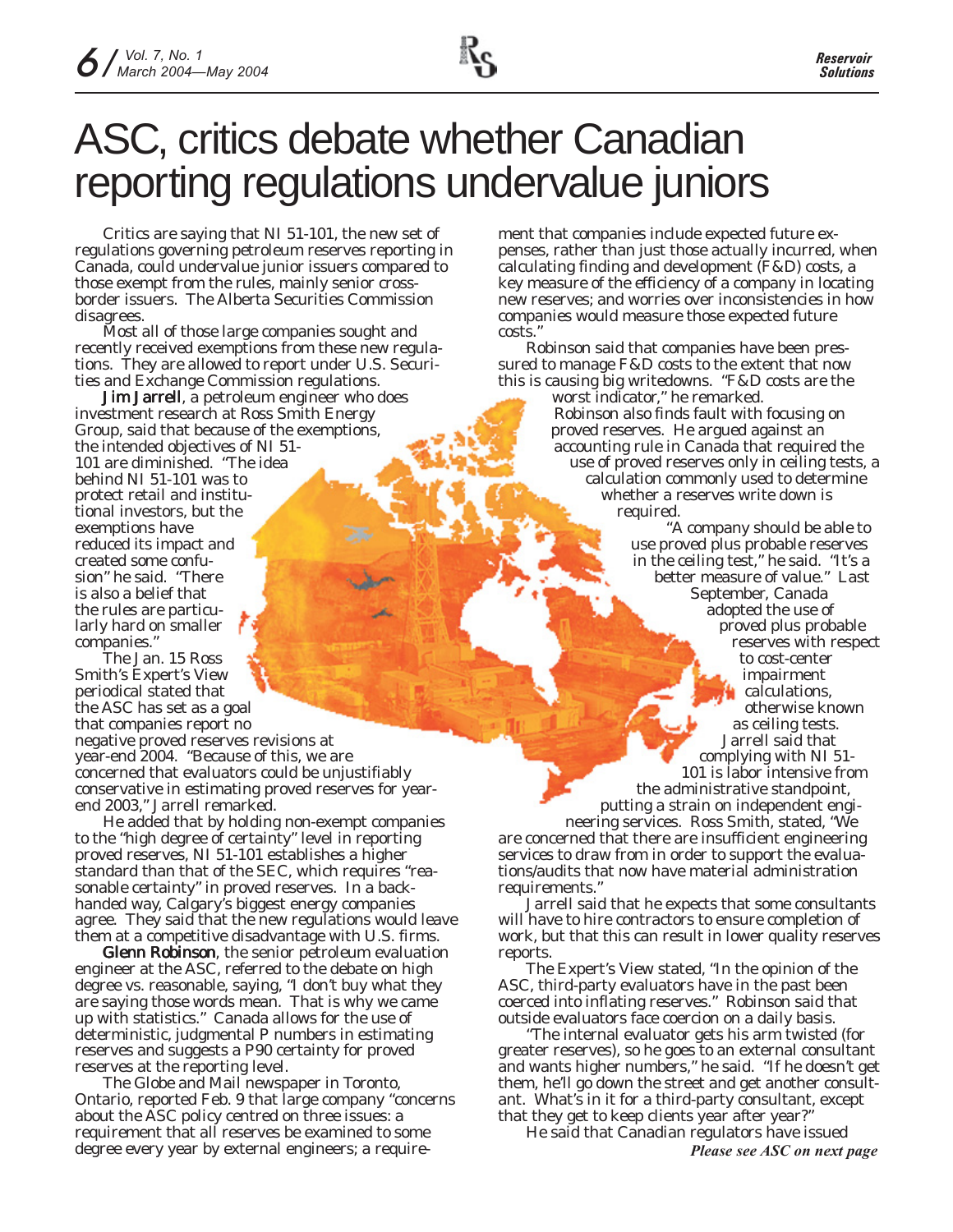## A look at credit rating agencies and reserves: Part I

### *Editor's Note: Part II will examine what credit analysts say about reserves consultants and ratings.*

Some E&P companies were put on credit watch lists following their recent petroleum reserves writedowns, which has sparked an interest in how the credit rating agencies analyze the  $E\&P$  sector. Andrew Oram, vice president at Moody's Investors Service, said its approach to E&P analysis starts with the qualities of an E&P company's property base, its unit full-cycle economics pattern and quality of its reserves engineering.

When assessing debtrepayment risk for institutional investors, Moody's looks at "what is," — namely, the absolute and proportional-scales of the reserves components, risk characteristics, unit economics and trends within the reserves components and the debt burden supported by that asset portfolio. The credit rating agency also looks at reserves addition components, history of reserves revisions and characteristics of key production concentrations.

Then Moody's conducts qualitative and forwardlooking assessments of an E&P company. Some of this involves assessing the probabilities for unit-volume repeatability or the likelihood of full production replacement and growth at competitive (or at least supportable) unit full-cycle costs.

### *ASC—Cont. from Page 1*

rules to control coercion and any transferal of responsibilities to third parties. "The national instrument says that the companies are responsible for their reserves estimates," Robinson remarked, citing the F3 report that is signed by the company and filed with securities regulators.

The F3 form states that "management of the Company are (sic) responsible for the preparation and disclosure of information with respect to the Company's oil and gas activities in accordance with securities regulatory requirements."

For more information on Ross Smith's *Experts View*, send an e-mail to Jarrell at jjarrell@rseg.com.

*Editor's Note: Ryder Scott does not argue against the notion that third-party consultants are pressured by clients, in some cases, to issue higher reserves estimates. The firm, however, maintains that giving into this pressure violates an independent consultant's guiding principles and in the long run, will result in loss of credibility, business and ultimately viability.*

"Often, the \$64,000 question is to what degree and for how long, may flush hydrocarbon prices offset rising unit full-cycle costs and support the volume replacement challenge," said Oram. "After the bondindenture ink is dry, institutional investors have far less protection than the power banks derive from their corporate or borrowing-base loan agreements." A bond indenture is a contract that specifies the promises of a bond issuer, financial covenants and the rights of investors.

"Analysis of a firm's production base, as it is and

STANDING 0 **PT TRUCKS** 

as it reasonably might evolve from the replacement and growth program, is the starting point of our analysis," said Oram. "The fatter and more durable the cash-flow cover from the proved-developed base relative to an E&P's fully loaded reserve replacement costs, the greater the likelihood for internally funded growth."

Proved developed producing reserves (PDP), proved developed non-producing reserves

(PDNP), total proved developed reserves (PD), risk characteristics of concentrations within those categories and expected production trends are central to assessing the durability and proportional scale of the production base underpinning debt repayment, capital spending, reserves replacement and exploration. "PD reserves and PDP reserves in particular are the foundation that generates the capital needed to fund all the risk and cash-absorbing activity," said Oram.

Moody's does not risk proved undeveloped reserves (PUDs) as severely as the typical 50 percent risking (plus or minus) by banks, but the agency does fully load them for the capital needed to take them to production and sensitizes them for the risk mix, location and result patterns in the PUD portfolio. Moody's keys its leverage tests primarily on debt divided by PD reserves, adjusting for the E&P's PD reserves life and PD reserves mid-cycle value.

"In this tough volume environment, for some, the volume progression has been in PUD growth and not in material PD reserves or production growth," said Oram. "For acquisitions, Moody's looks at production and hedged cash-flow multiples."

Kenneth Austin, assistant vice president-analyst at Moody's, added that the public market understandably seems not to be engineering-oriented in looking for the credit insights. To bridge that gap for investors, he differentiates property portfolios by considering production potential, timing, risk and capital needs inherent in different formations and basins and *Please see Credit on next page*